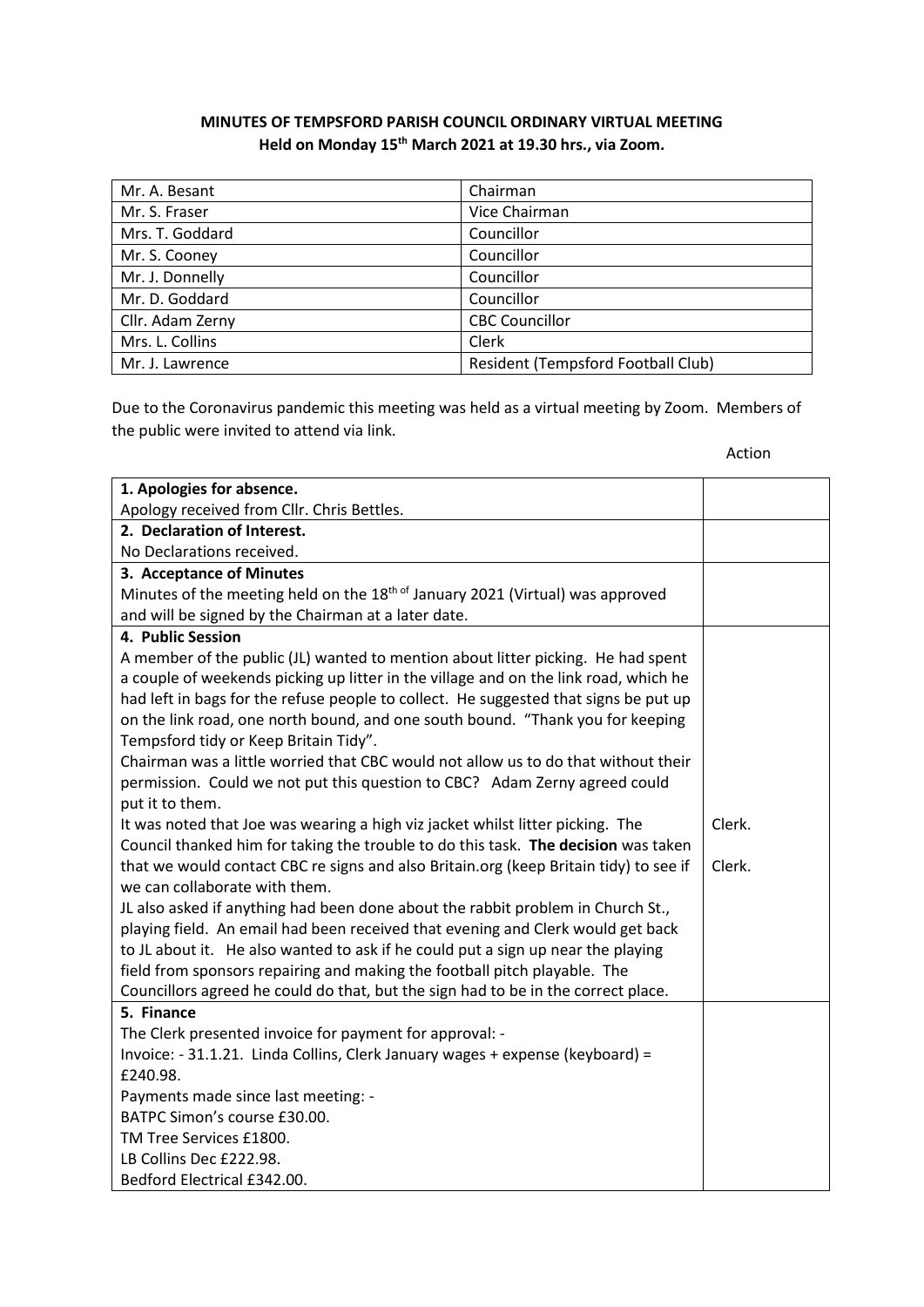LB Collins Microsoft Office £59.99. ICO £40.00. CPRE £36 Alison Eardley Consulting (NP) £1498.00. All approved. **Income -** £600.00 cemetery income, plot purchase and burial.

## **Bank Reconciliation 2nd March 2021 current a/c**

| £17,214.36<br><b>Bank Statement</b>                                                             |  |
|-------------------------------------------------------------------------------------------------|--|
|                                                                                                 |  |
| £126.00<br>Less o/s chqs                                                                        |  |
| <b>Balance</b><br>£17,088.36 cash book balance                                                  |  |
| Savings a/c<br>£15,488.34                                                                       |  |
| Tempsford 2000<br>£1,032.28.                                                                    |  |
| £135.00 was paid for new bench back.                                                            |  |
| <b>Total</b><br>£33,608.98                                                                      |  |
| Neighbourhood Plan money still ringed fenced.                                                   |  |
|                                                                                                 |  |
| 6. CBC                                                                                          |  |
| Cllr. Zerny spoke earlier in the public session, but at moment nothing more to                  |  |
| report. However, if his support is needed for anything, please contact him.                     |  |
| 7. Police                                                                                       |  |
| The Clerk read out a report from Co-ordinator of Speed watch. All Speed Watch                   |  |
| activities are currently suspended during lockdown. She does not have a definite                |  |
| date for things to restart, but Police will prioritise groups where training is yet to          |  |
| take place. This includes Tempsford as we need equipment training. Online                       |  |
| training has been completed.                                                                    |  |
| On another subject - there seems to be suspicious behaviour near the<br>➤                       |  |
| Millennium Garden again. Did we decide about cameras for this area?<br>Clerk.                   |  |
| Litter - beer cans, etc., is accumulating again. Clerk said she would report                    |  |
| to Community Partnership again.                                                                 |  |
| 8. Planning                                                                                     |  |
| Neighbourhood Plan - The Clerk read out a report received from NP committee -                   |  |
| The plan has been written and is ready to be presented to all the regulation 14                 |  |
| statutory consultees. They are currently in the process of building a website to                |  |
| upload the plan, character assessment and evidence-based documentation. Once                    |  |
| this is completed, we will direct the statutory consultees to the site to review and            |  |
|                                                                                                 |  |
| feedback on the plan for a 6-week period. Following this and any amendments we                  |  |
| need to make, we will be in a position to communicate the plan to the Tempsford                 |  |
| community for their approval over another 6-week period. They also need to                      |  |
| elect an external examiner to approve the plan, and we are working on identifying               |  |
| the ideal person for that at the moment. Other than the final referendum, they                  |  |
| should have everything ready by August.                                                         |  |
| Archaeological dig - West Hills Farm - Responses from a meeting held recently                   |  |
| between the company and Tempsford Parish Councillors and recent emails: the                     |  |
| alternative route suggested by the Parish Council was investigated, but found to                |  |
| be impossible; also, they investigated the train times etc., for level crossing, but            |  |
| they could not find definite information for the level crossing opening. Reponses               |  |
| by Councillors: -<br>Did not want to stop dig but concerned about traffic in Station Road.<br>➤ |  |

held up at level crossing.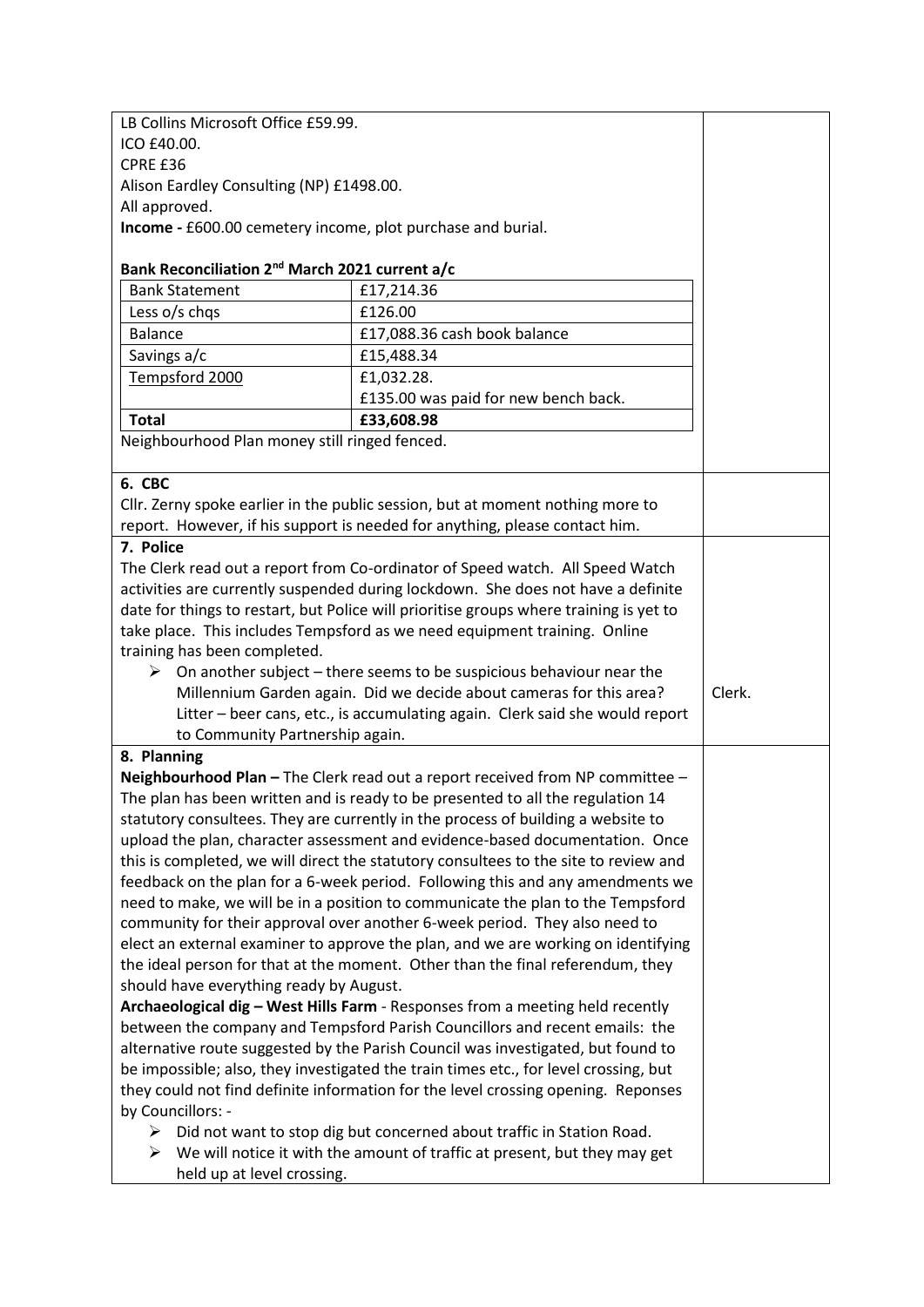| Still against the traffic. Concerned about the level crossing and trying to<br>➤<br>get across in time the level gates go down. Have Network Rail really<br>assessed this properly?<br>Concerned about large numbers of cars being stuck at level crossing.<br>➤<br>Proposal - To email the company with two concerns - general increase in traffic<br>volume and the possible jams at level crossing causing a safety risk. PC will not                                                                                                                                                                                                                                                                                                                                                                                                                                                                                                                                                                  | Clerk.                |
|-----------------------------------------------------------------------------------------------------------------------------------------------------------------------------------------------------------------------------------------------------------------------------------------------------------------------------------------------------------------------------------------------------------------------------------------------------------------------------------------------------------------------------------------------------------------------------------------------------------------------------------------------------------------------------------------------------------------------------------------------------------------------------------------------------------------------------------------------------------------------------------------------------------------------------------------------------------------------------------------------------------|-----------------------|
| withdraw opposition to application, until sufficient evidence is supplied dealing<br>with our concerns for our parishioners.                                                                                                                                                                                                                                                                                                                                                                                                                                                                                                                                                                                                                                                                                                                                                                                                                                                                              |                       |
| 9. Highways<br>Chairman reported - some potholes had been filled in, but still a lot to be<br>attended to. Other road works are being attended to over the next few weeks:<br>kerb work at Stonebridge Farm and Ivy Close. He had asked why the 30-mph sign<br>had been done yet.<br>Turning point Station Road - People are still parking there, thereby blocking the<br>bus from turning which was the whole idea of having it there. Decision: to send a<br>note from the Parish Council to all houses opposite asking not to park in turning<br>area, also to put notes on offending cars. Consider a sign being put up in the<br>future if this does not work. (CBC to provide?)<br>Charity land - SF had written to Highways England expressing concern re Charity<br>Land being affected by the construction of the new road as he has not heard<br>anything since last communication. AB reminded all that there will be another<br>public consultation in the near future.<br>10. Flood Tool kit | Clerk/<br>Councillors |
| The Clerk had received information regarding the tool kit and what could be<br>included.<br>The Council will to consider what could be needed, where and where it would be<br>kept. The Chairman will fill the sheets in and then pass to everyone for their<br>comments.                                                                                                                                                                                                                                                                                                                                                                                                                                                                                                                                                                                                                                                                                                                                 |                       |
| The Clerk reminded the Parish Council that Moggerhanger Parish Council had<br>contacted us and wanted to form a group action regarding the flooding and<br>Anglian Water.                                                                                                                                                                                                                                                                                                                                                                                                                                                                                                                                                                                                                                                                                                                                                                                                                                 | Clerk/Chairman        |
| 11. Play Area: Grant to purchase trees<br>The Clerk had been into the website for this grant, which was quite extensive. Do<br>we need trees? For the small number that we thought to need (5) in Orchard at<br>Gannock Castle, we could consider buying them ourselves. The Grant is there until<br>March 2022.                                                                                                                                                                                                                                                                                                                                                                                                                                                                                                                                                                                                                                                                                          |                       |
| 12. Cemetery/Church yard.<br>Church yard - Concern was expressed about the large tree in corner of church<br>yard from which bits are falling off that are dead and needs to be taken down,<br>before falling down. Decision taken - take down, get a contractor in to do this.                                                                                                                                                                                                                                                                                                                                                                                                                                                                                                                                                                                                                                                                                                                           | Clerk/SC              |
| Cemetery - Some graves have planting on them, and extend from headstone,<br>which is not really allowed. Could we contact people to take them off so that the<br>area can be grassed for ease of cutting.                                                                                                                                                                                                                                                                                                                                                                                                                                                                                                                                                                                                                                                                                                                                                                                                 | Clerk.                |
| Woodfines - Letter re Land Registry of cemetery land. The area on which the<br>cemetery hut stands not on the Registry. Decision - instruct Woodfines to inform<br>LR that it is the Parish Council land.                                                                                                                                                                                                                                                                                                                                                                                                                                                                                                                                                                                                                                                                                                                                                                                                 | Clerk.                |